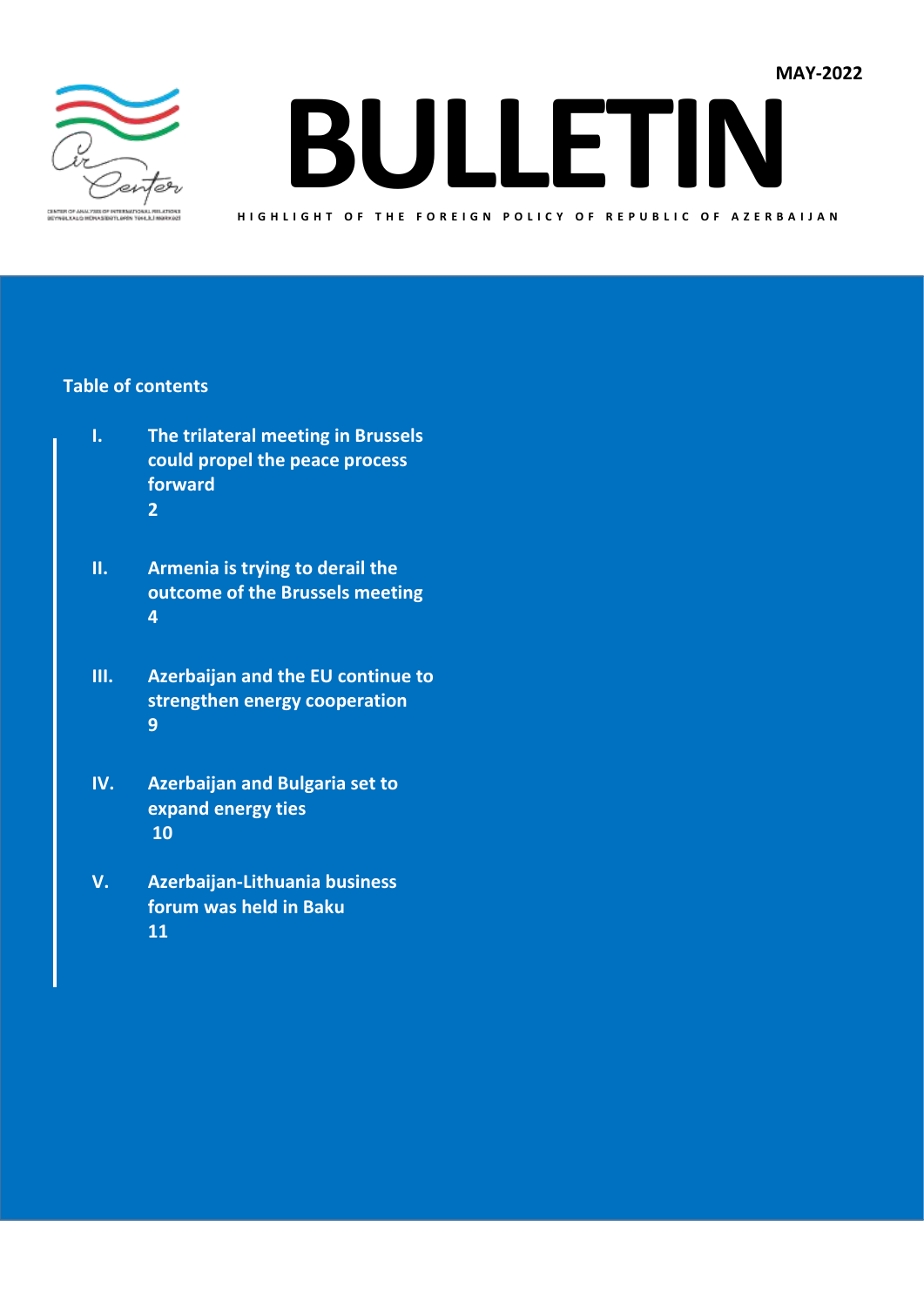# **I. The trilateral meeting in Brussels could propel the peace process forward**

On May 22, with the mediation of European Council President Charles Michel, President Ilham Aliyev and Armenian Prime Minister Nikol Pashinyan met in Brussels to discuss the peace process. Following the third trilateral meeting with President Ilham Aliyev and Armenian Prime Minister Nikol Pashinyan, European Council President Charles Michel said that the discussion was "frank and productive". He also noted that during the discussion, he underscored "the importance of preparing the populations for long-term sustainable peace," adding that "the EU is ready to step up its support." President Michel also pointed out that the parties agreed to stay in close contact and would reconvene in the same trilateral format by July or August. Press statement released by President Michel noted that as a result of the meeting, the sides reached several outcomes on border issues, connectivity, peace agreement, and socioeconomic development. On border issues, "the first joint meeting of the Border Commissions will take place on the inter-state border in the coming days. It will address all questions related to the delimitation of the border and how best to ensure a stable situation," the press release read. On connectivity, the press statement noted that "the leaders agreed on the need to proceed with unblocking the transport links. They agreed on the principles governing transit between western Azerbaijan and Nakhichevan, and between different parts of Armenia via Azerbaijan, as well as international transport through communications infrastructure of both countries. Notably they agreed on principles of border administration, security, land fees but also customs in the context of international transport. The Deputy Prime Ministers will take this work forward in the coming days." On peace agreement, the statement noted that "the leaders agreed to advance discussions on the future peace treaty governing inter-state relations between Armenia and Azerbaijan. Teams led by the Foreign Ministers will take forward this process in the coming weeks. In addition to this track, I also stressed to both leaders that it was necessary that the rights and security of the ethnic Armenian population in Karabakh be addressed." And finally, on the issue of socio-economic development, "the EU will take forward with both parties the work of the Economic Advisory Group, which seeks to advance economic development for the benefit of both countries and their populations," the statement read.

In the immediate aftermath of the meeting, Azerbaijan and Armenia announced the creation of border commissions in line with the outcomes of the trilateral discussion. On May 23, President Ilham Aliyev signed a decree to establish the State Commission for the Delimitation of the State Border between Azerbaijan and Armenia. According to the decree, the commission consists of 23 state officials representing various state bodies, including ministries, state services, and executive powers. The Commission is chaired by Deputy Prime Minister of Azerbaijan Shahin Mustafayev. Yerevan also formed the national Border Commission, involving 12 state officials from various ministries and state services, including the Foreign Ministry, Defense Ministry, Justice Ministry, as well as the National Security Service, Border Troops and others. The Commission is headed by Deputy Prime Minister of Armenia Mher Grigoryan. On May 24, the first meeting between the newly formed Border Commissions of Azerbaijan and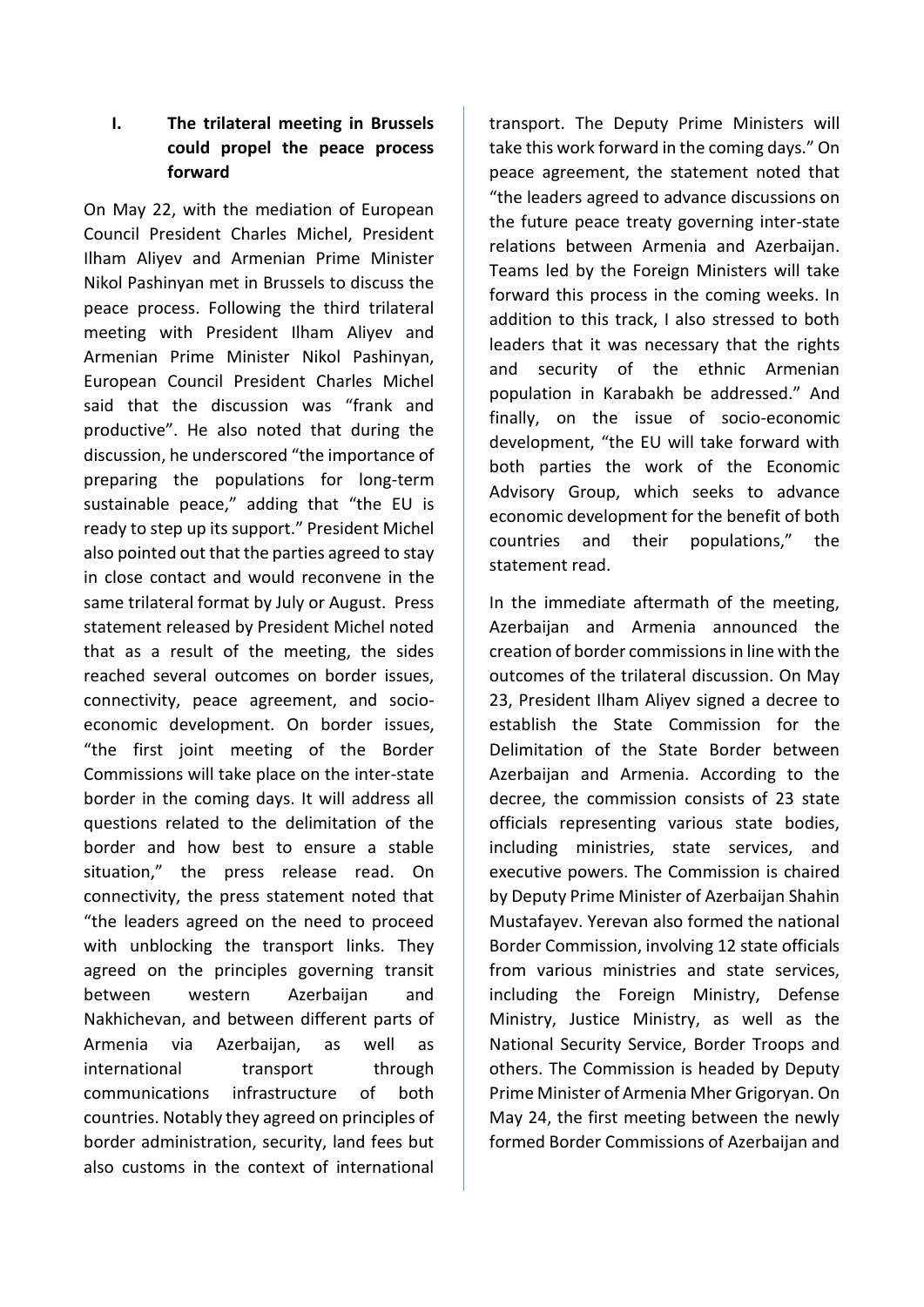Armenia was held on the interstate border between the two countries.

In its statement, the Ministry of Foreign Affairs of Azerbaijan stated that "within the framework of the implementation of the agreements reached and on the basis of the relevant orders of the two countries, the first meeting of the Deputy Prime Minister of the Republic of Azerbaijan Shahin Mustafayev and the Deputy Prime Minister of the Republic of Armenia Mher Grigoryan took place on the Armenia-Azerbaijan interstate border in the format of the Commission on Border Delimitation between Azerbaijan and Armenia," adding that "the parties reaffirmed their readiness to work within the framework of the Commission on delimitation and other issues. Organizational and procedural issues of joint activities of the Commission were discussed. Along with meetings at the interstate border, the parties agreed on using various venues for subsequent meetings of the Commission. Thus, they agreed to hold a second meeting in Moscow and a third meeting in Brussels."

The previous EU-mediated trilateral meeting in Brussels on April 6 created a positive momentum in the peace process between the two countries. Following the 44-Day War, for the first time in the peace process, the two sides agreed to begin preparations for a peace treaty. The sides also agreed to form an intergovernmental commission on the border delimitation and demarcation. The positive momentum in the peace process after April summit in Brussels was carried forward by Armenian Prime Minister Nikol Pashinyan, who made several trailblazing remarks in Armenia. In his speech to the Armenian parliament, Pashinyan warned of the perils of being the only country in the world that does not recognize the territorial integrity of Azerbaijan. Pashinyan also implied that the potential peace treaty would be signed on the basis of mutual recognition of international borders and Azerbaijan's sovereignty over the Karabakh region, underscoring that the international community expected Armenia to lower the bar in the negotiations regarding the status of Karabakh. Pashinyan's statements were praised by the EU and the United States as a positive contribution to the peace process. Along with other statements by Pashinyan, these steps have been a welcome development for the peace and stability. President Ilham Aliyev also noted that Armenia accepted the basic five principles of Azerbaijan for the normalization of relations, which included mutual recognition of respect for sovereignty, territorial integrity, inviolability of internationally recognized borders, and the absence of any territorial claims against each other. This positive momentum in the peace process was carried forward by the second meeting of the Secretary of the Security Council of Armenia Armen Grigoryan and Assistant to the President of the Republic of Azerbaijan and Head of the Department of Foreign Policy Affairs of the Presidential Administration of the Republic of Azerbaijan Hikmat Hajiyev on May 2. On May 18, during the meeting with President of Lithuania Gitanas Nausėda, President Ilham Aliyev emphatically pointed out once again that "we want to sign peace agreement with Armenia. We want to normalize relations and to turn the page of hostility."

Commenting on the Brussels meeting, Vasif Huseynov, a senior advisor at the Center of Analysis of International Relations (Air Center), pointed out that "it is worth noting that since the beginning of this year, the representatives of the two South Caucasian republics have met exclusively via the mediation of the EU, while the only Russia-mediated meeting – that of the foreign ministers held on May 12 – took place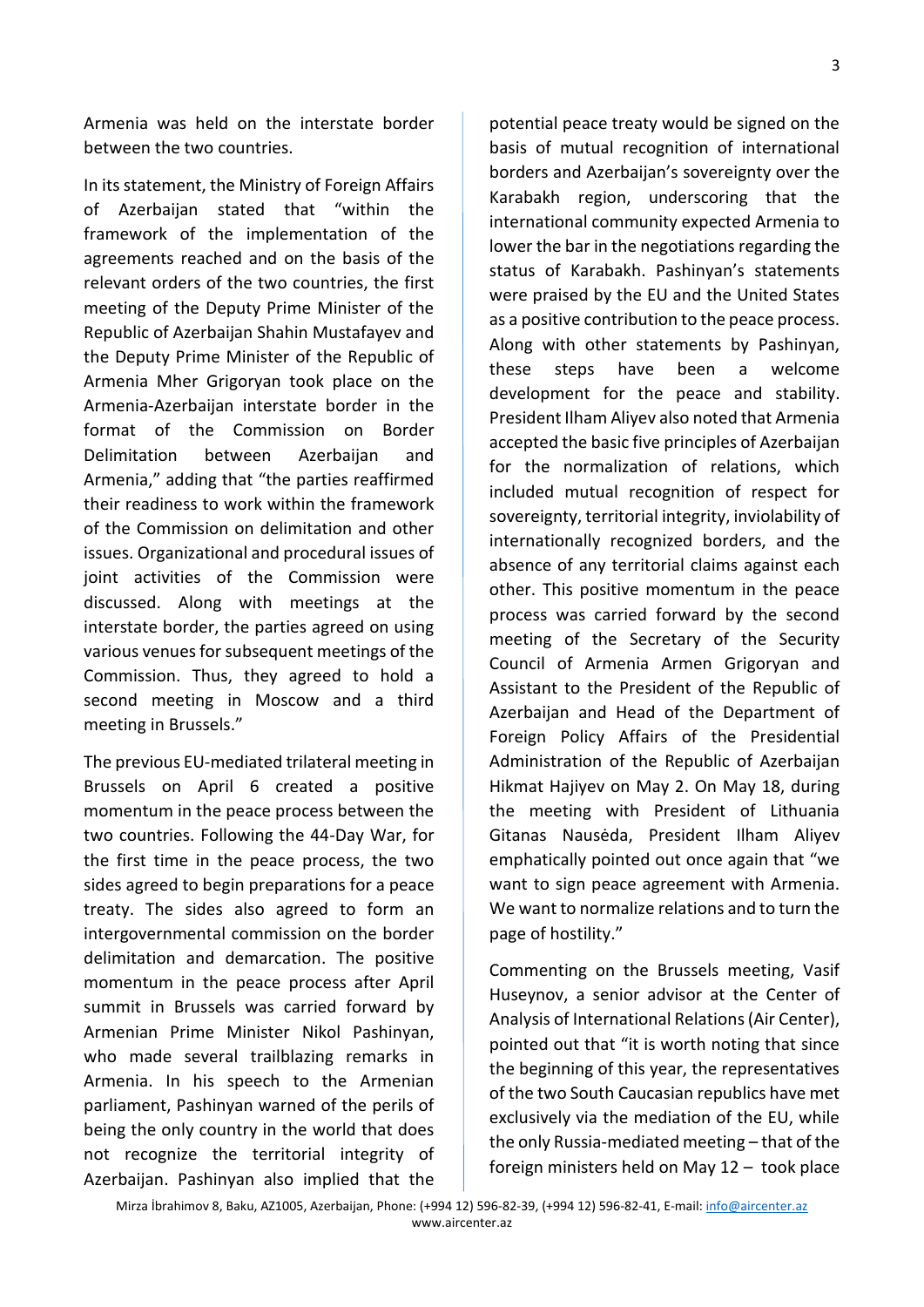$\Delta$ 

on the sidelines of another major event and brought about no novelty in the negotiations. The Brussels summit, however, delivered some very important outcomes which, if implemented, will constitute a critical breakthrough in the peace process."

## **II. Armenia is trying to derail the outcome of the Brussels meeting**

Despite some positive developments, the peace process between Azerbaijan and Armenia is constantly getting derailed by emerging new internal and external dynamics in the region. In the last few weeks, senior Armenian officials, including Prime Minister Pashinyan, have made several provocative comments, intended to disrupt the peace process. At the same time, on April 21, Maria Zakharova, the spokesperson for Russia's Ministry of Foreign Affairs, lambasted the EU for allegedly trying to insert itself into the highlevel Russian-Azerbaijani-Armenian agreements on the delimitation of the state border between Azerbaijan and Armenia and unblocking regional communication corridors. Moreover, Zakharova chided the "shameless attempts of Brussels to appropriate … the agenda proposed last year by the OSCE Minsk Group co-chairs (solving urgent humanitarian issues, preparing a peace treaty between Baku and Yerevan)." Following his visit to Moscow on April 19, Pashinyan renewed its demands for a settlement of the "status of Karabakh", which, as Vasif Huseynov has noted, "was read by some as a setback in the negotiations, one that was triggered by Russia's interference and the domestic protests," adding that, in short, "not everyone is happy with this course of negotiations." This view of growing Russia's dissatisfaction with increasing role of the EU in the peace process between Azerbaijan and Armenia was further reinforced when Yerevan

released a six-article response to Baku's earlier five points on which a future based on. The Armenian version specifically contained renewed demands for Karabakh's "status".

Vasif Huseynov pointed out that "although Pashinyan had raised the issue of Karabakh's status even before his April 19 Moscow visit, a series of developments since then substantiate the assertions that Armenia's current obstinate position is the result of the Kremlin's dissatisfaction with how the peace talks have been shaping up." Russia also stepped up its efforts to regain the control over the peace process in the region. On May 12, on the sidelines of the meeting of the CIS Council of Foreign Ministers in Dushanbe, a meeting was held between the Minister of Foreign Affairs of the Republic of Azerbaijan Jeyhun Bayramov, the Minister of Foreign Affairs of the Russian Federation Sergey Lavrov and the Minister of Foreign Affairs of the Republic of Armenia Ararat Mirzoyan. According to the Ministry of Foreign Affairs of Azerbaijan, "at the meeting, the sides discussed the situation in the region and issues related to the implementation of trilateral statements. The sides exchanged views on the normalization of relations between Azerbaijan and Armenia, including the start of the delimitation process of the state border, the opening of all transport and communication lines, the conclusion of a peace agreement between the two countries. The sides stressed the importance of implementing the agreements reached to ensure peace and security in the region." Pointing out that the outcome of this tripartite meeting between foreign ministers put together by Russia included inter alia the announcement of two working groups—one on unblocking transport connections between Armenia and Azerbaijan and the other on delimiting the countries' border, which was supposed to be held on May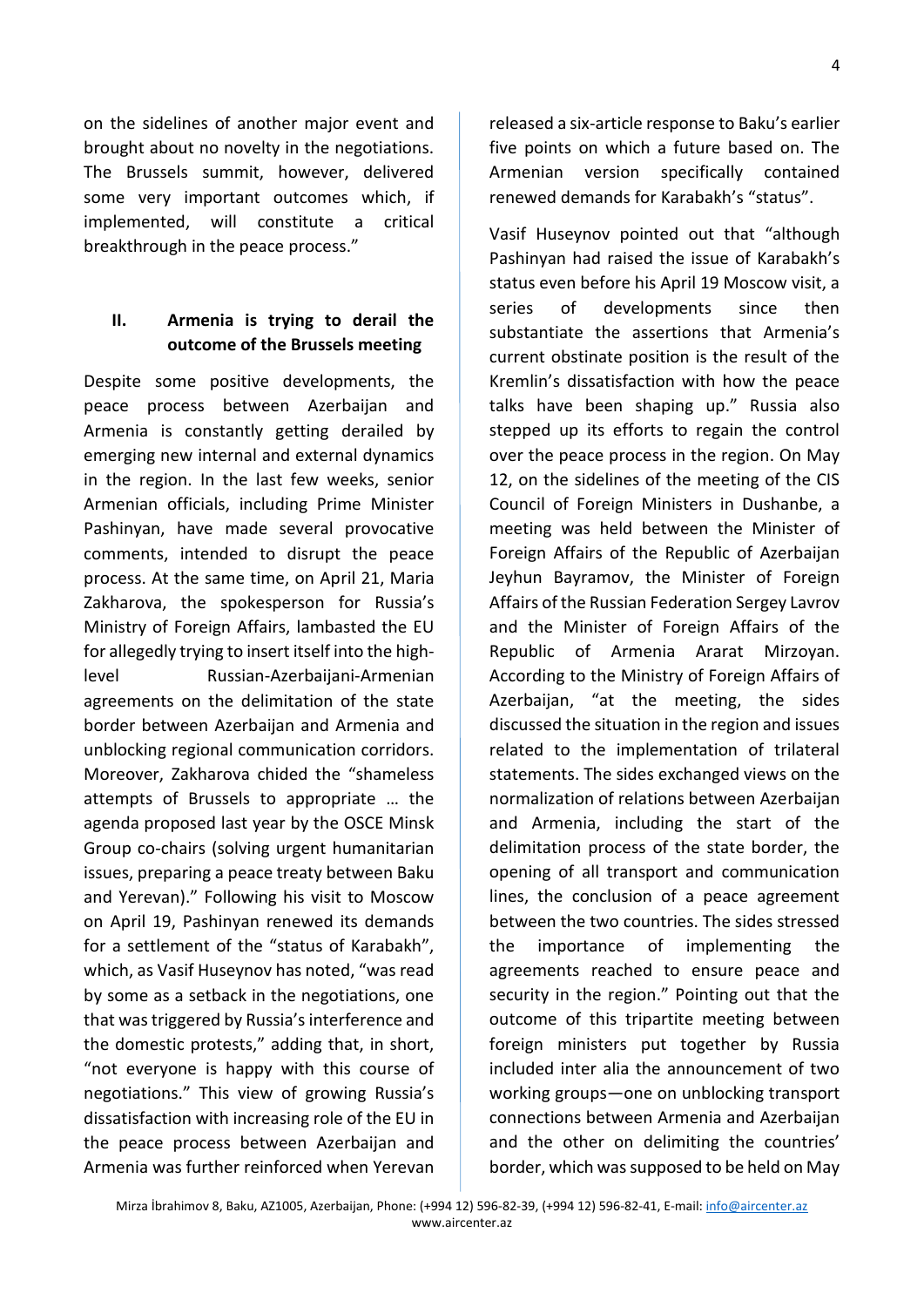5

16–17 in Moscow, Vasif Huseynov noted that "the fact that the trilateral working group meeting was not held, contrary to the announcement from the Armenian foreign minister, signifies two things. First, there is still a lack of mutual understanding between Baku and Yerevan; and second, Russia's role in the mediation process in many ways remains ineffective. It is worth recalling that the last meeting of the trilateral working group took place in late 2021, and the three sides failed to declare any tangible progress (see EDM, December 1, 2021). Thus, although Moscow complains about the EU "hijacking" the mediating role in the Armenia-Azerbaijan peace process, it appears to have limited scope to stave this off altogether."

At the same time, as Fuad Chiragov, Head of Regional Security Department at the Center of Analysis of International Relations (AIR Center), noted "according to the Article IV of the Trilateral Declaration signed between Azerbaijan, Armenia, and Russia on November 10, 2020, the military units of the Russian Federation—the aforementioned peacekeeping contingent—should have been deployed to Karabakh and the internationally recognized territories of Azerbaijan in parallel with the withdrawal of the all illegal armed forces. In other words, it was, and remains, the obligation of the Russian military to clean the area of any illegal armed groups. Instead, what we have seen is that the Russian military has chosen to protect and enable their activity, help build military fortifications, engage in borderization, and even provide illegal militant groups with military equipment and logistic support. In fact, the activity of the Russian military in the region very much resembles to attempts of implementing Lugansk, Donbas, Abkhazia, or other such projects in the post-Soviet area."

At the same time, a group of Armenian nationalist revanchist forces led by the former regime leaders, Robert Kocharyan and Serzh Sargsyan, called for nationwide protests in the aftermath of the April 13 speech of Mr. Pashinyan, accusing the latter of rejecting the principle of "the right to self-determination", and ceding Karabakh to Azerbaijan. Although these revanchist groups, whose leaders are known for their pro-Russian views, did not succeed in attracting enough people to cause a collapse of Pashinyan's government, they act as a disruptive force and serve as leverage for the external elements that are interested in the prolongation of the conflict. As Vasif Huseynov noted, "there is fear on the ground that opposition would become more aggressive and violent, as happened in Armenia in 1999 when a group of nationalists stormed the parliament and killed the political opponents of then President Kocharyan, who were more inclined to a peaceful resolution with Azerbaijan." As Fuad Chiragov pointed out "what is likely to come next is resistance and sabotage efforts against these initiatives, carried out by the aforementioned radical and criminal elements in Karabakh hiding behind the Russia military."

In a statement on May 29, the Ministry of Foreign Affairs of Azerbaijan categorically rejected claims made by the Armenian Foreign Ministry on May 28, pertaining to the alleged violation of the ceasefire by the Azerbaijani side. The Ministry of Foreign Affairs of Azerbaijan called these accusations "absolutely unfounded claims against Azerbaijan." In its statement, the Ministry of Foreign Affairs pointed out that "the Ministry of Defense of Azerbaijan has refuted the disinformation, slanderous statement about the violation of the ceasefire regime by the armed forces of Azerbaijan and stated that the information disseminated is not true." The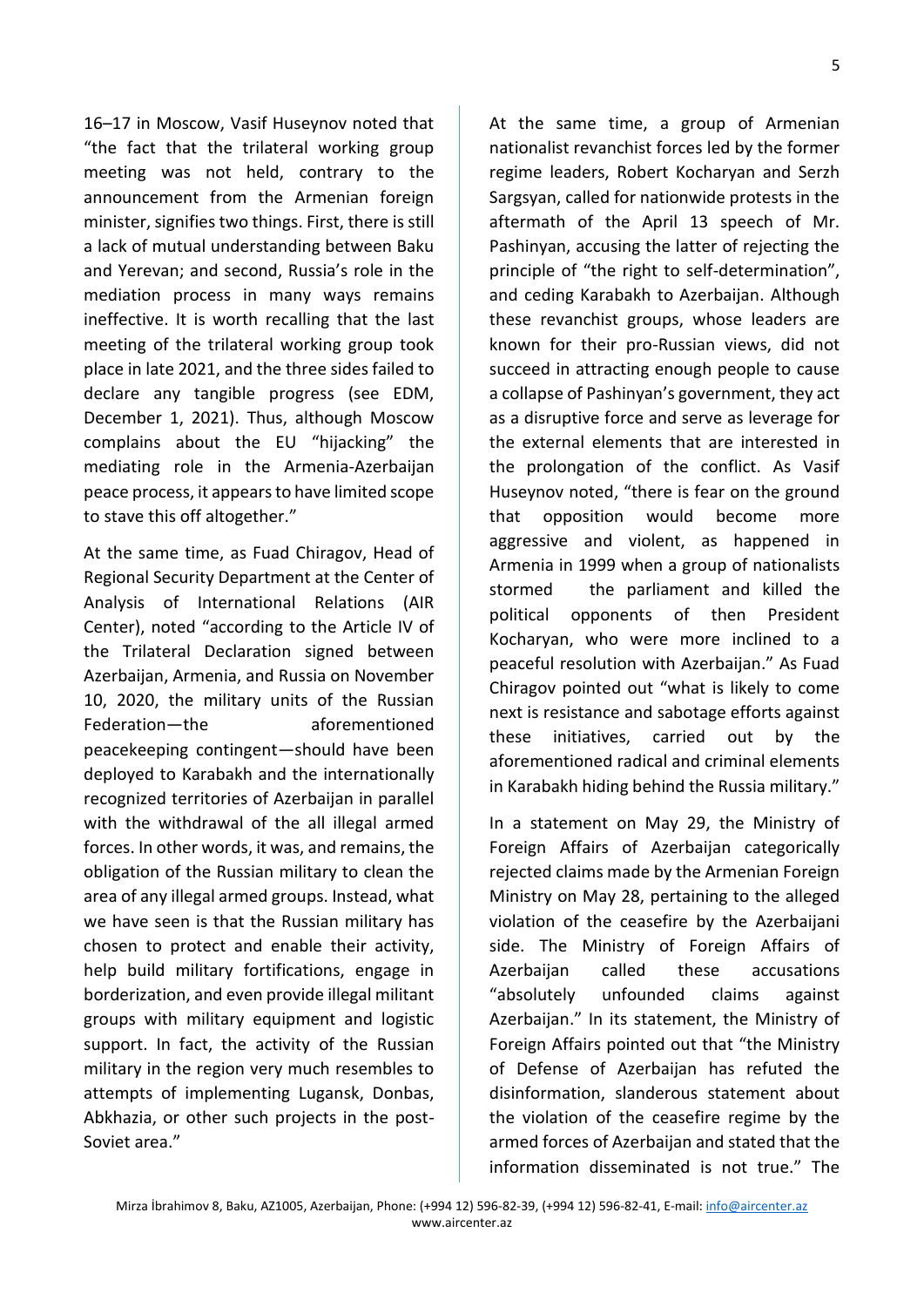Ministry of Foreign Affairs also emphasized that "while efforts are currently being made to normalize relations between the two countries, such false and destructive statements by Armenia are intended to undermine the steps taken towards normalization of relations, including the process of delimitation of the state border," further adding that "the destructive approach demonstrated by the Armenian Foreign Ministry in recent days is clearly aimed at undermining the results of the Brussels meetings on normalization of relations between Armenia and Azerbaijan." The Ministry firmly concluded that "for its part, Azerbaijan will continue its peace and reconstruction efforts in the post-conflict phase, supported by the international community, and will resolutely prevent any steps against this process."

Commenting on the on the views expressed by the Prime Minister of Armenia Nikol Pashinyan during his speech at the Institute of International Relations of the Netherlands on May 12, the Head of the Press Service Department of the Ministry of Foreign Affairs of the Republic of Azerbaijan Leyla Abdullayeva noted that "the unfounded allegations made by the Armenian Prime Minister against Azerbaijan during his speech at the Clingendael Institute of International Relations in the Netherlands, including untrue accusations on humanitarian issues, show that the Armenian leadership is far from being sincere in the issue of normalizing relations between the two countries."

"First of all, we recall that after Azerbaijan liberated its territories from occupation, the country brought to the attention of world community the fact of large scale contamination of these territories by landmines by Armenia, including the deliberate plantings of mines for almost 30 years of occupation, as well as while withdrawing from the territories after the signing of a trilateral statement, the serious threat posed by landmines to human security and appealed to make a pressure on Armenia to release mine maps. Armenia initially denied the existence of the mine maps. Later, facing the position of the international community on this issue, Armenia handed over the mine maps to Azerbaijan in parts, but the accuracy of the maps was 25%. In general, it would be incorrect to describe Armenia's submission of mine maps to Azerbaijan as a humanitarian gesture, as it was Armenia's obligation under international humanitarian law after the signing of the trilateral statement," Leyla Abdullayeva noted, adding that "since the signing of the trilateral statement, 219 people, mostly civilians, have been killed by landmines. Unfortunately, our citizens regularly fall victim to landmines, including after the submission of maps by the Armenian side, as well as after the meeting of the two leaders in Brussels. As a result of 9 incidents in April of this year alone, 10 people were injured by landmines."

Leyla Abdullayeva also noted that "Azerbaijan is currently rebuilding and restoring the territories destroyed by Armenia for nearly 30 years. Work is being done day and night so that people, who have been expelled from their lands for decades, can return home. However, the large-scale landmine problem in these areas poses a serious threat to the early return of IDPs. The only reason for that is the aggressive policy pursued by Armenia for 30 years and its destructive activities. In this case, the accusation of the Prime Minister of Armenia against Azerbaijan for not taking humanitarian steps and not returning the Armenian detainees is inappropriate and unfounded. It would be good for the Armenian leader to first understand the reasons for the detention in Azerbaijan of saboteurs of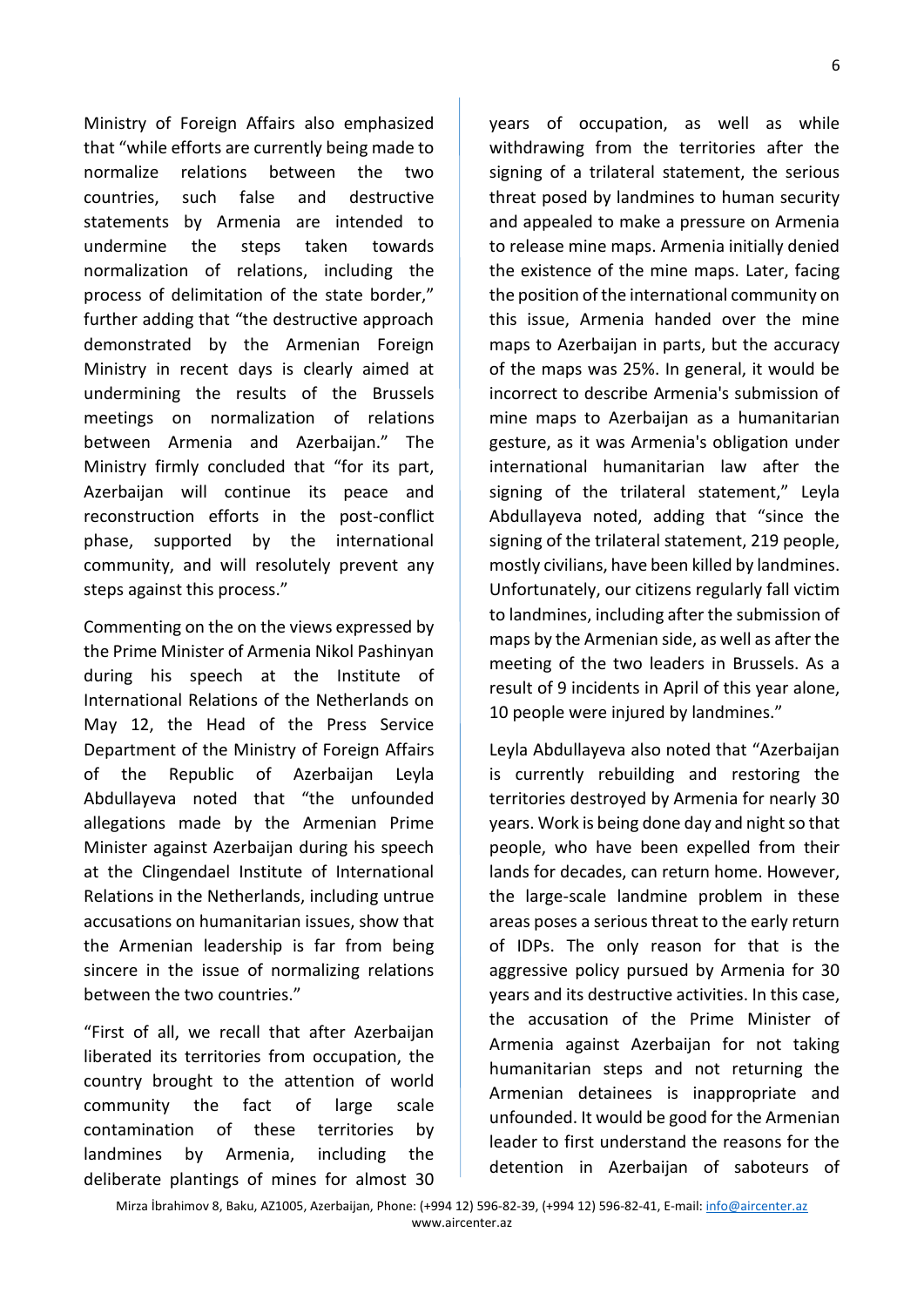Armenian origin who entered the territory of Azerbaijan illegally. Of course, humanitarian issues are an important part of the peace agenda, and that is why Azerbaijan has always been guided by the principles of humanism in its activities, even during the 44-Day war and after the war, unilaterally took humanitarian steps. However, the Armenian side must finally understand that for peace it is necessary not only to speak, but to act. However, the fact that the Armenian Prime Minister is still making baseless allegations against Azerbaijan seriously calls into question the country's desire to act for peace."

In response to yet another provocative statement, made by the Armenian Foreign Ministry on May 28, in which Yerevan had a meltdown over President Ilham Aliyev's speech in Zangilan District on May 27, Baku harshly criticized the opposite side for making a baseless statement, calling the provocative move by the Armenian side "regrettable". The Ministry of Foreign Affairs noted that "Armenia, which has been violating the fundamental principles of international law for almost 30 years, pursuing an aggressive policy and grossly violating the human rights of about one million Azerbaijanis, has recently made frequent references in words to the international law," adding that "unlike Armenia, Azerbaijan has always respected the principles of international law and has consistently demonstrated this position." The ministry further added that "as for the views expressed by the President of the Republic of Azerbaijan in the liberated Zangilan region, we bring to the attention of the Armenian Foreign Ministry that the Azerbaijani President calls to refrain from behavior that does not comply with the principles of international law and warns of the dangers that such illegal behavior may pose."

"Unfortunately, in the post-conflict phase, there are revanchist forces in Armenia that encourage such dangerous behavior, and the deplorable situation, which the aggressive policy pursued by these forces for nearly 30 years has dragged Armenia in, is obvious," the statement reads. The Ministry of Foreign Affairs concluded that "the Armenian side must understand that the attempt to demonstrate the behavior of decades ago is nothing but an illusion. Only a proper assessment of the new realities and new opportunities in the region can lead to the right outcomes."

While attending an opening ceremony of the first stage of the "Smart Village" project in Aghali village of Zangilan on May 27, President Ilham Aliyev made several points regarding the regional situation after 44-Day War. Commenting on the Karabakh conflict, President Ilham Aliyev noted that "we have resolved this issue, and the whole world accepts it, whether Armenia wants it or not. We have resolved the Nagorno-Karabakh conflict. The Nagorno-Karabakh conflict has been resolved. As for the administrative territory of Nagorno-Karabakh, this name does not exist in the territory of Azerbaijan. Therefore, the word Nagorno-Karabakh is not in the lexicon of international organizations, and the recent meeting in Brussels showed it again. It is true that Armenia has once again raised the issue and, as they say, they are hitting their head on the wall, but this is a reality and they have to come to terms with it." President Ilham Aliyev further added that "the Nagorno-Karabakh conflict has been resolved and the Minsk Group has completed its activities. I have expressed my views on the Minsk Group, there is no need to repeat it, and we are in a post-conflict period now. We are living in this period, in the post-conflict period, we are dictating the agenda and we have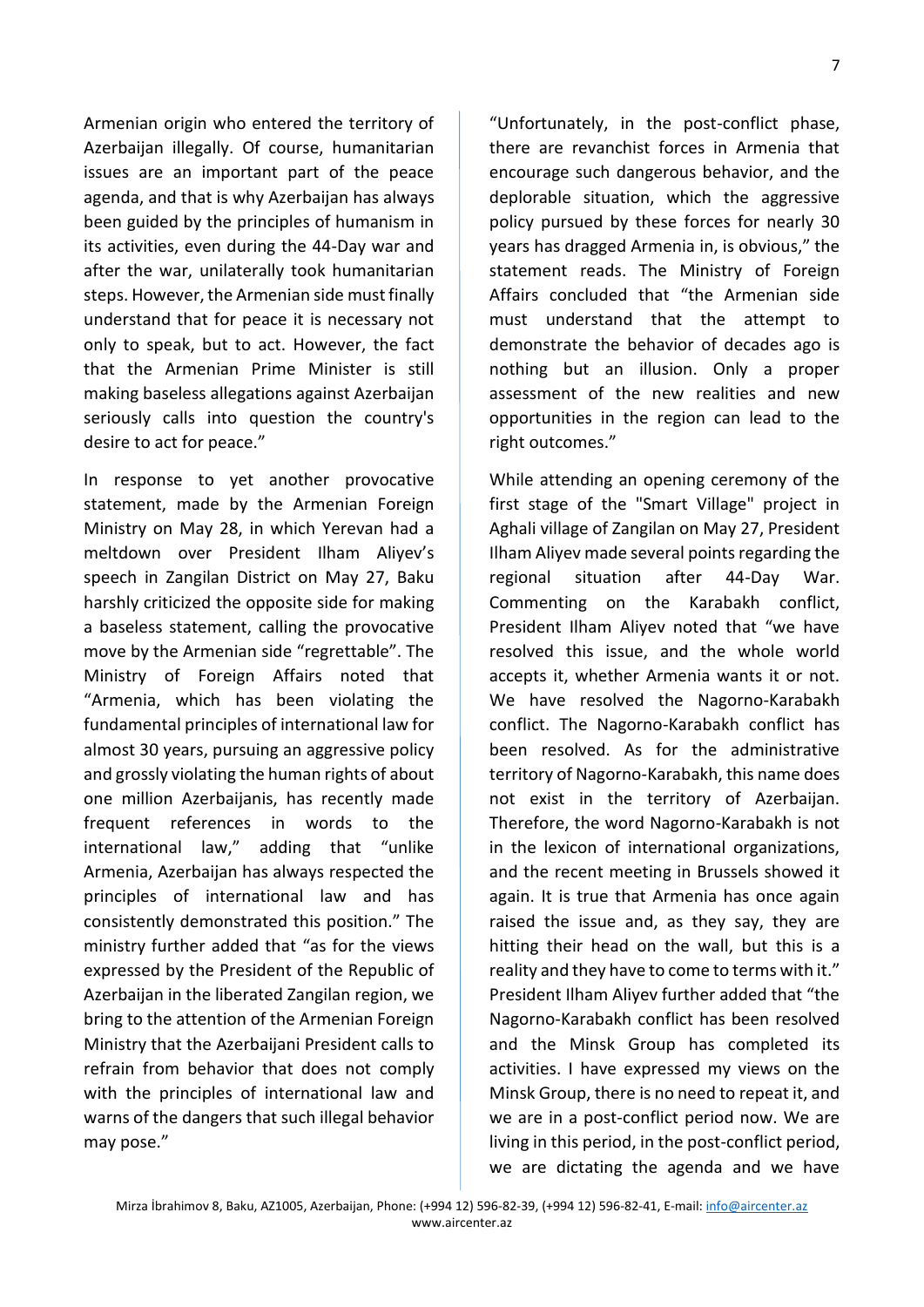achieved what we wanted in the year and half that have passed since the war. As I said, we have achieved or are achieving it. First, the whole world, leading countries and leading international organizations have accepted new realities. This was very important, because it could have been otherwise. This is our great political success."

Commenting on the issue of border demarcation and delimitation with Armenia, President Ilham Aliyev underlined that "the first meeting of the commissions was held on the Azerbaijani-Armenian border on 24 May. This means a lot  $-$  also from the point of view that we will define these boundaries, and this is very important. Because the Armenians had also occupied those borders. On the other hand, it automatically puts an end to the territorial claims made against Azerbaijan by revanchist and fascist forces in Armenia. Because if we define the borders, what kind of a status for "Nagorno-Karabakh" can we talk about? There is Karabakh zone, there is the land of Karabakh. This is the territory of Azerbaijan and the whole world accepts it this way. Therefore, the first meeting of the commissions on the delimitation of the Azerbaijani-Armenian border is of great importance."

Touching upon the issue of a peace agreement with Armenia, President Ilham Aliyev pointed out that "we said that a peace agreement should be signed between Armenia and Azerbaijan. Armenia was trying to avoid this. Because a peace agreement means mutual recognition of the territorial integrity of countries. But as a result, we have achieved this, and Azerbaijan has already defined its working group."

On the issue of opening transportation corridors, President Ilham Aliyev noted that "Armenia has always tried to prevent this from

happening. But again, look at the official statement of the Brussels meeting, it has already been determined that both the railway and the highway will pass through Mehri and Zangazur. So we are achieving this, as I said we would."

At the same time, President Ilham Aliyev underscored that although Azerbaijan is firm and decisive in its demands, these demands are not unrealistic. "We are saying that they should recognize our territorial integrity. Let's define borders, let everyone live in their own country and not interfere in each other's affairs. We are saying this, and this is the essence of the five basic principles for the peace agreement put forward by me. In particular, the principle of renunciation of territorial claims against each other is of great importance, and the Armenian leadership has adopted these five principles. Now they want to add something, but these are the basic fundamental principles. As for the fact that Armenians live in Azerbaijan – whether in the Karabakh region or elsewhere – there is no problem with that. Azerbaijan is a multi-ethnic and multi-confessional country. Representatives of all nations live comfortably in Azerbaijan and enjoy all rights. There has never been and will never be discrimination on national and religious grounds in Azerbaijan. Therefore, the rights and security of Armenians living in Azerbaijan are as important as the security and rights of other peoples living in Azerbaijan. There are no special privileges here. There is also experience in the world, in Europe. There are now various conventions in Europe. Both the Council of Europe countries have acceded to these conventions, and there are rules and official documents within the European Union. Everything is shown there, and we are following this universal trend," President Ilham Aliyev said, adding that "If Armenia makes any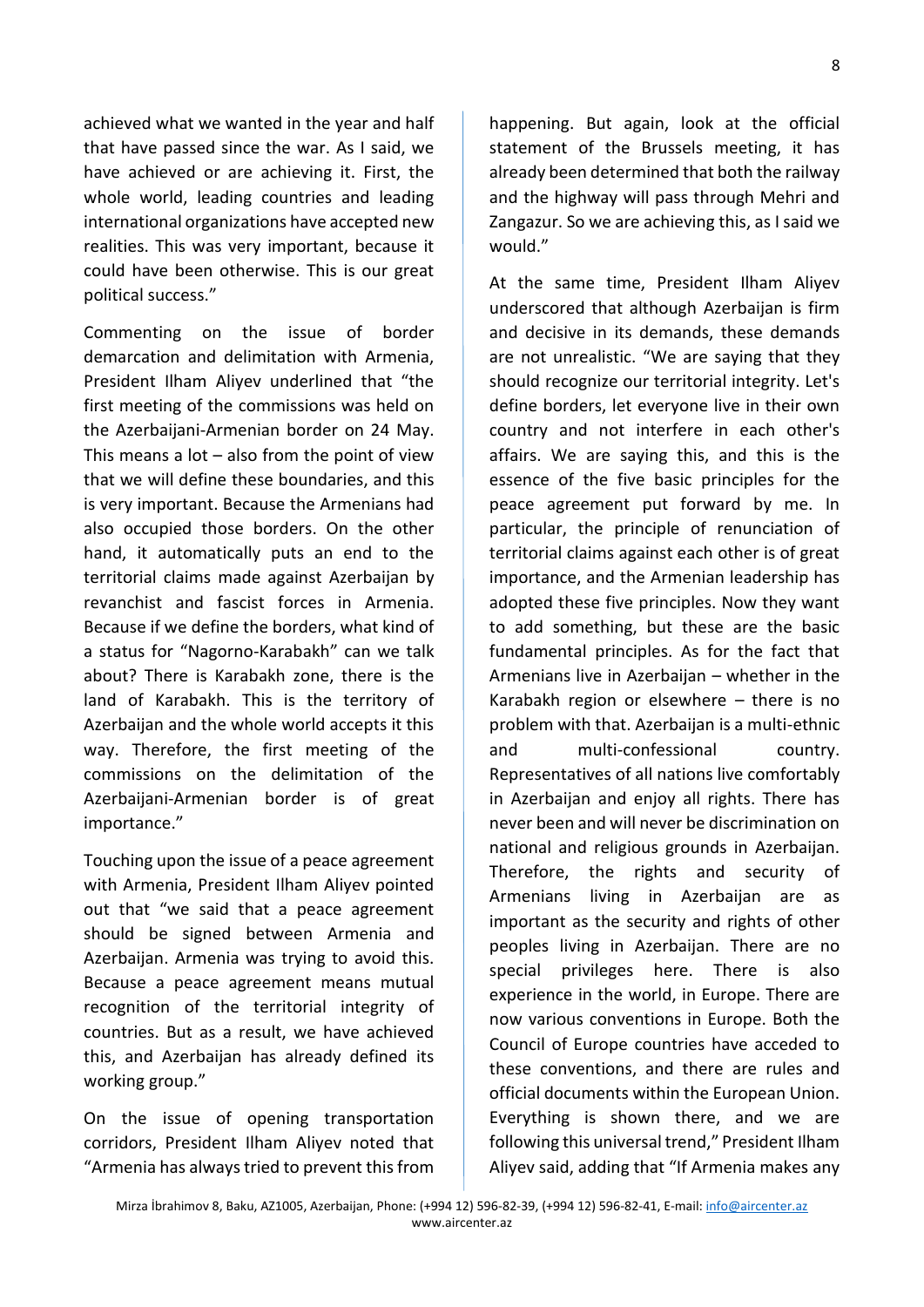special demands, it should know that we can also have many demands. Our ancient land of Western Zangazur is not far from here. Are we making a territorial claim against Armenia? We are not. But if they are going to make a territorial claim against us, why shouldn't we? There is history. Let everyone look up the books and encyclopedias: when did they separate Western Zangazur from us and give it to Armenia? In November 1920."

## **III. Azerbaijan and the EU continue to strengthen energy cooperation**

On May 13, senior European Commission officials and Azerbaijan government representatives met to discuss energy matters in line with the EU-Azerbaijan Energy Memorandum of Understanding (MoU). Following EU Energy Commissioner Kadri Simson's participation in the Ministerial Meeting of the Southern Gas Corridor Advisory Council on 4 February 2022, the follow-up meeting was co-chaired by Cristina Lobillo Borrero, Director for Energy Policy, Strategy and Coordination at the European Commission's Directorate-General for Energy, and Elnur Soltanov, Deputy Minister of Energy of the Republic of Azerbaijan. The goal of the meeting was to strengthen cooperation in the energy sector with a view to underpinning the respective energy transitions, while boosting energy security.

"In a context of heightened global energy challenges, stable bilateral energy relations and cooperation between the EU and Azerbaijan are a key factor contributing to competitive, diversified and secure gas supplies. The EU stressed the importance of secure gas supplies in line with REPowerEU priorities and presented its key energy efficiency measures and its hydrogen strategy for a climate-neutral Europe," the press

release from the European Commission read. "A dedicated meeting took place to discuss ongoing gas cooperation and prospects for increasing export volumes of Azerbaijani gas to the EU in line with production capacity and expansion scenarios for the Southern Gas Corridor. The EU stressed its strong interest and support for increased piped gas supply from the Caspian region as a key contribution to the diversification of energy sources in line with REPowerEU priorities," the press release further added.

On May 31, President Ilham Aliyev received Laura Lochman, Deputy Assistant Secretary for Energy Diplomacy in the Bureau of Energy Resources at the US Department of State. During the meeting, During the meeting, the sides discussed the Southern Gas Corridor. The role of Azerbaijan in Europe's energy security and diversification of gas supplies was also touched upon during the conversation. The sides discussed the ways to increase gas exports from Azerbaijan to Europe. The successful development of bilateral relations between Azerbaijan and US in various fields was underscored, the constant support provided by the US Government to Azerbaijan in the implementation of global energy projects, including the Baku-Tbilisi-Ceyhan project, was hailed at the meeting. The largescale work carried out in Azerbaijan in the field of electrical and renewable energy was also underlined. During the conversation, the sides highlighted the significance of the International Caspian Oil and Gas Exhibition, traditionally held in Baku, noting that the event contributes to the expansion of international cooperation in the field of energy.

Commenting on the prospects for increasing export volumes of natural gas to the EU, President Ilham Aliyev previously noted that "when we received several demands and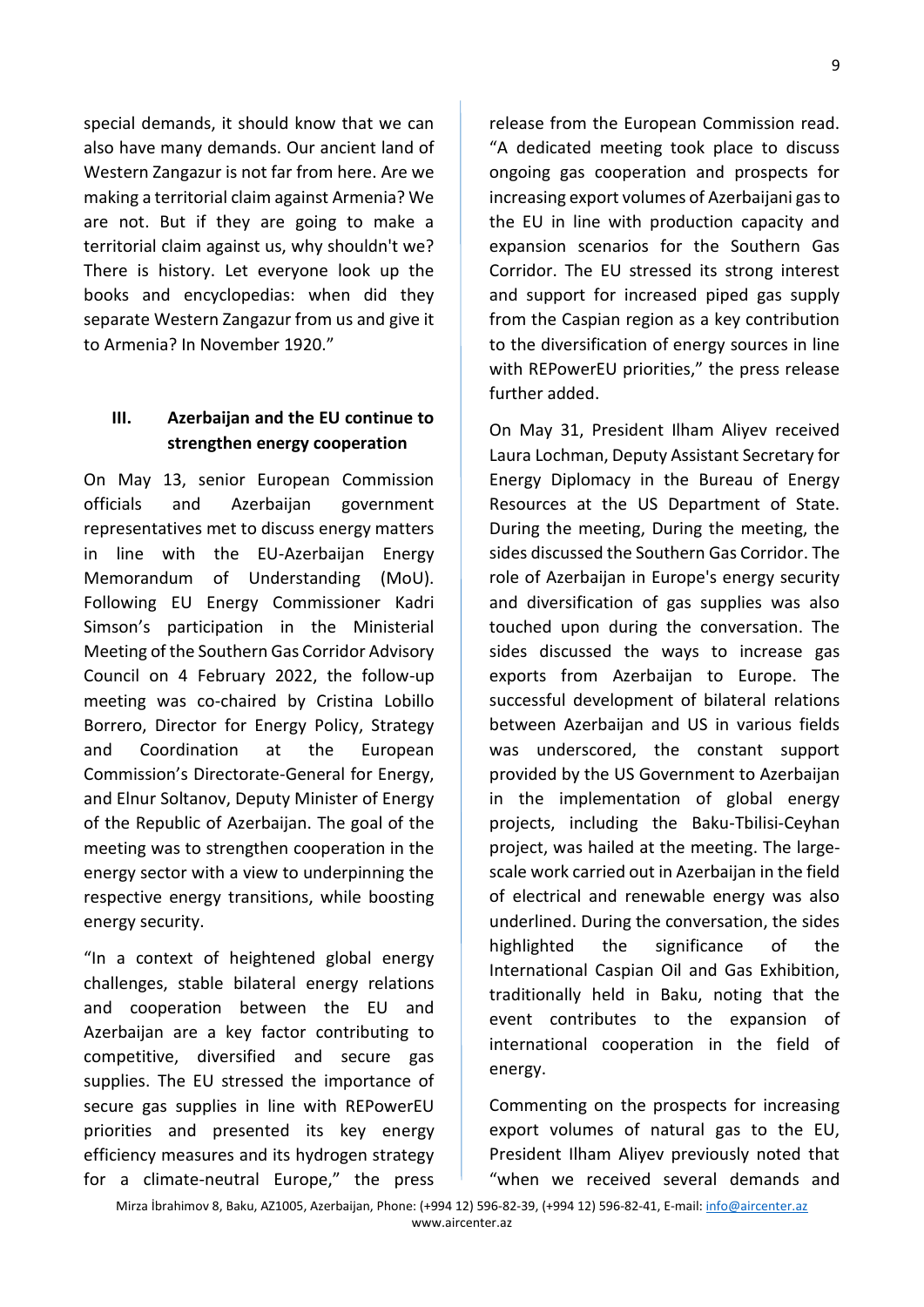requests not only from Italy, but from some other European countries about increase of supply, first of all, it is the source. We need to find the source. As said, partly it will be due to the optimization of the losses of gas internally, partly, it will be due to the solar and wind substitution of natural gas and partly it will be due to the new production. We expect production from new fields next year already, from Absheron field to have 1,5 billion cubic meters more, and we expect from some other fields. Apart from that, of course, capacity of the pipelines is also important. The Southern Gas Corridor is an integrated pipeline system, which, for example, TANAP has one diameter and TAP has a different diameter. TANAP can transport more than 30 bcm, TAP can transport 10 bcm. Why? Because it was a market. We were supposed to sell to Italy 8 bcm. And for that purpose, the shareholders of TANAP, including SOCAR, which has only 20% there, designed the pipeline volume so that not to have additional expenses. We did not expect additional gas to come in the nearest future, therefore, the design of TAP was different. Is it possible to expand it? Yes, it is possible. By adding pump stations, it can be expanded up to 20 billion cubic meters. In other words, Italy can get twice as much as they get today. But, for that purpose, TAP team should get together and that was part of my discussions with Prime Minister Draghi and then with Minister Di Maio, who visited us here. Shareholders of TAP need to agree on an additional investment program how to expand it and look from a technical point of view. I don't want to go into too much technical detail, but it is not something which can be done in one month. It is not possible technically. So, in the meantime, there are other ways to have interconnectors. For instance, now, the construction of the interconnector between Bulgaria and Greece is in the final stage and I got information from

our Bulgarian colleagues that by September it will be in operation. There are other projects to interconnect the European gas distribution network. So, all that is on our agenda."

## **IV. Azerbaijan and Bulgaria set to expand energy ties**

On May 31, 2022, within the framework of the official visit of Minister of Foreign Affairs Jeyhun Bayramov to Bulgaria, the second strategic dialogue meeting between Baku and Sofia was held with Bulgarian Foreign Minister Teodora Genchovska. In its statement about the meeting, the Ministry of Foreign Affairs of Azerbaijan noted that the sides "discussed the prospects for the development of relations in the energy sector, which forms the core of economic relations between our countries, as well as in transport, information and communication technologies, agriculture, tourism, humanitarian and other fields. They expressed confidence that the next meeting of the Joint Commission on Trade-Economic and Scientific-Technical Cooperation between the Republic of Azerbaijan and the Republic of Bulgaria, scheduled for this year, will make a positive contribution to expanding bilateral cooperation." Following the meeting with Bulgarian Foreign Minister Teodora Genchovska, Minister of Foreign Affairs Jeyhun Bayramov noted that "Bulgaria is one of the three buyers of Azerbaijani gas in Europe. I am sure that the pipeline connecting [Bulgaria] with Greece will be completed soon, and Bulgaria will start receiving Azerbaijani gas," adding that it "will make a great contribution to the energy security of Bulgaria."

On May 6, the Minister of Energy of Azerbaijan Parviz Shahbazov met with Prime Minister of Bulgaria Kiril Petkov in Sofia. "Noting the importance of major infrastructure projects such as the Southern Gas Corridor in ensuring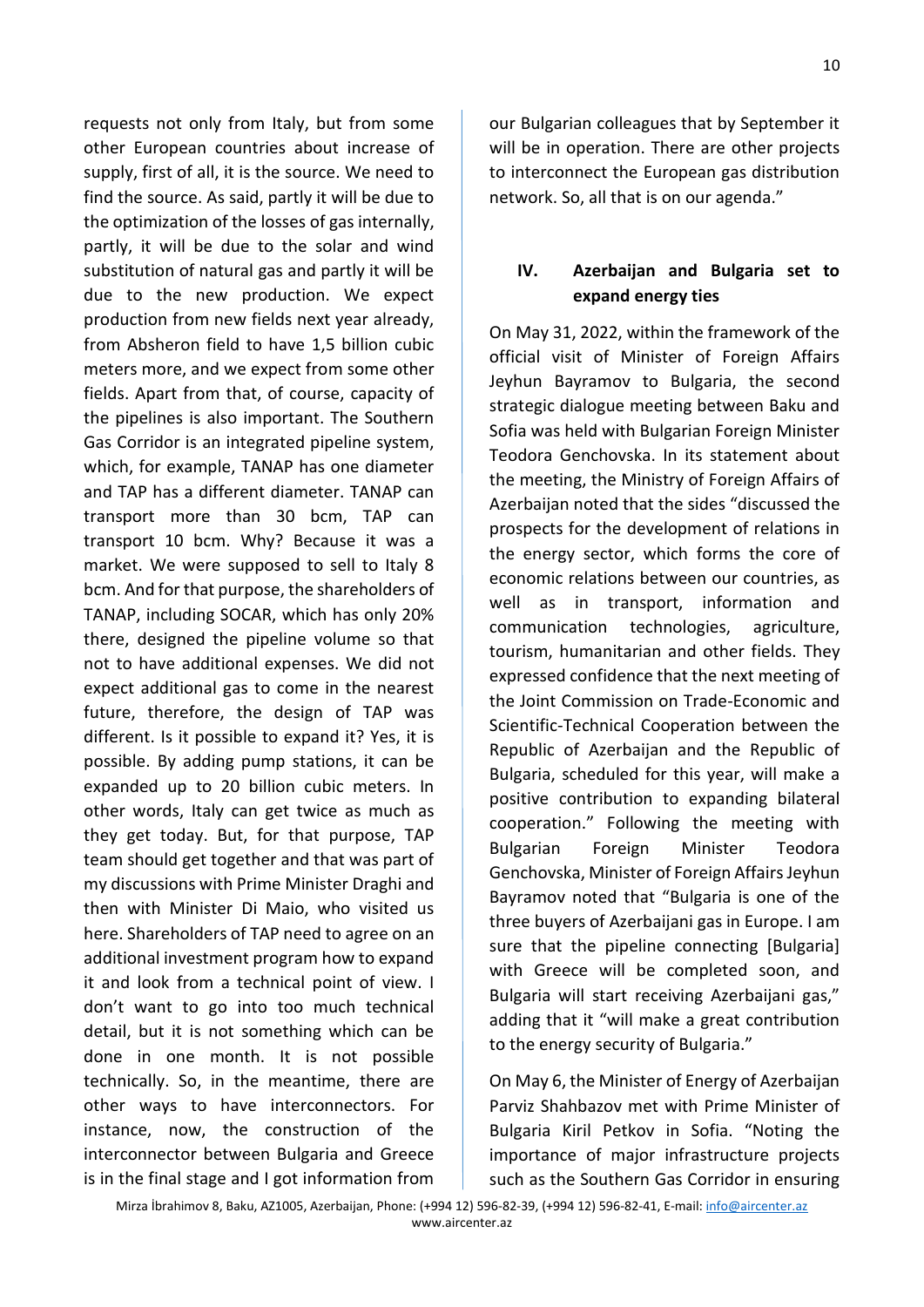regional and global energy supply, the Energy Minister said that our country is ready to continue its efforts in this direction. Speaking about the necessary steps to expand the Southern Gas Corridor, the Minister noted the contribution of Azerbaijani natural gas to the diversification process and energy transition in the coming decades. Prime Minister Kiril Petkov spoke about the implementation of the Greece-Bulgaria interconnector (IGB) project, which will be connected to the TAP pipeline, and said that necessary steps have been taken to ensure the pipeline is ready for the commercial operation," the press release of the Ministry of Energy of Azerbaijan read.

Previously, Baku and Sofia signed an agreement, according to which Bulgaria was supposed to get 1 bcm of gas per year through the Interconnector Greece-Bulgaria (IGB) starting in 2021. However, due to the fact that the interconnector was not built and commissioned timely, it was decided to deliver gas supplies from Azerbaijan via an alternative route – the Kulata-Sidirokastro interconnection point. The small capacity of this route allows for transporting only 250-300 million cubic meters of gas per year, which is only one-third of the agreed volume. In late April, Bulgarian Prime Minister Kiril Petkov announced that the IGB will be commissioned in late June 2022 and the first commercial gas on the pipeline would flow in September. Petkov also said that Bulgaria was looking into ways to increase supply of natural gas from Azerbaijan. Petkov's announcement came shortly after Russia stopped delivering natural gas to Bulgaria in late April. "We are experiencing a crisis that requires bold and smart solutions. In our case, this means a complete abandonment of Russian gas as soon as possible," the Bulgarian prime minister Kiril Petkov wrote in an article for the Frankfurter Allgemeine Zeitung in May. In the same article, Petkov also noted that the previous Bulgarian government refused to buy Azerbaijani gas in full for inexplicable reasons. On May 13, Petkov announced at a parliamentary hearing that Bulgaria would be able to get gas from Azerbaijan in full from July 1, 2022. "From July 1, Bulgaria will be able to purchase gas from Azerbaijan in full volume", Petkov said, adding that "this supply does not depend on the completion of construction of an inter-system gas pipeline with Greece.

### **V. Azerbaijan-Lithuania business forum was held in Baku**

On May 18, an Azerbaijan-Lithuania business forum was held in Baku. President of the Republic of Azerbaijan Ilham Aliyev and President of the Republic of Lithuania Gitanas Nausėda attended the business forum. During the business forum, several documents to enhance cooperation between Azerbaijan and Lithuania were signed. Minister of Digital Development and Transport of the Republic of Azerbaijan Rashad Nabiyev and Deputy Minister of Transport and Communications of the Republic of Lithuania Julius Skackauskas signed the "Intergovernmental Agreement on International Road Transport". President of the Chamber of Commerce and Industry of the Republic of Azerbaijan Niyaz Alizade and Director General of the Association of Lithuanian Chambers of Commerce, Industry and Crafts Giedre Razinskiene signed the "Agreement for Cooperation between the Chamber of Commerce and Industry of the Republic of Azerbaijan and Association of Lithuanian Chambers of Commerce, Industry and Crafts". Chairman of the Management Board of the Small and Medium Business Development Agency of the Republic of Azerbaijan (KOBIA) Orkhan Mammadov and Director General of the Association of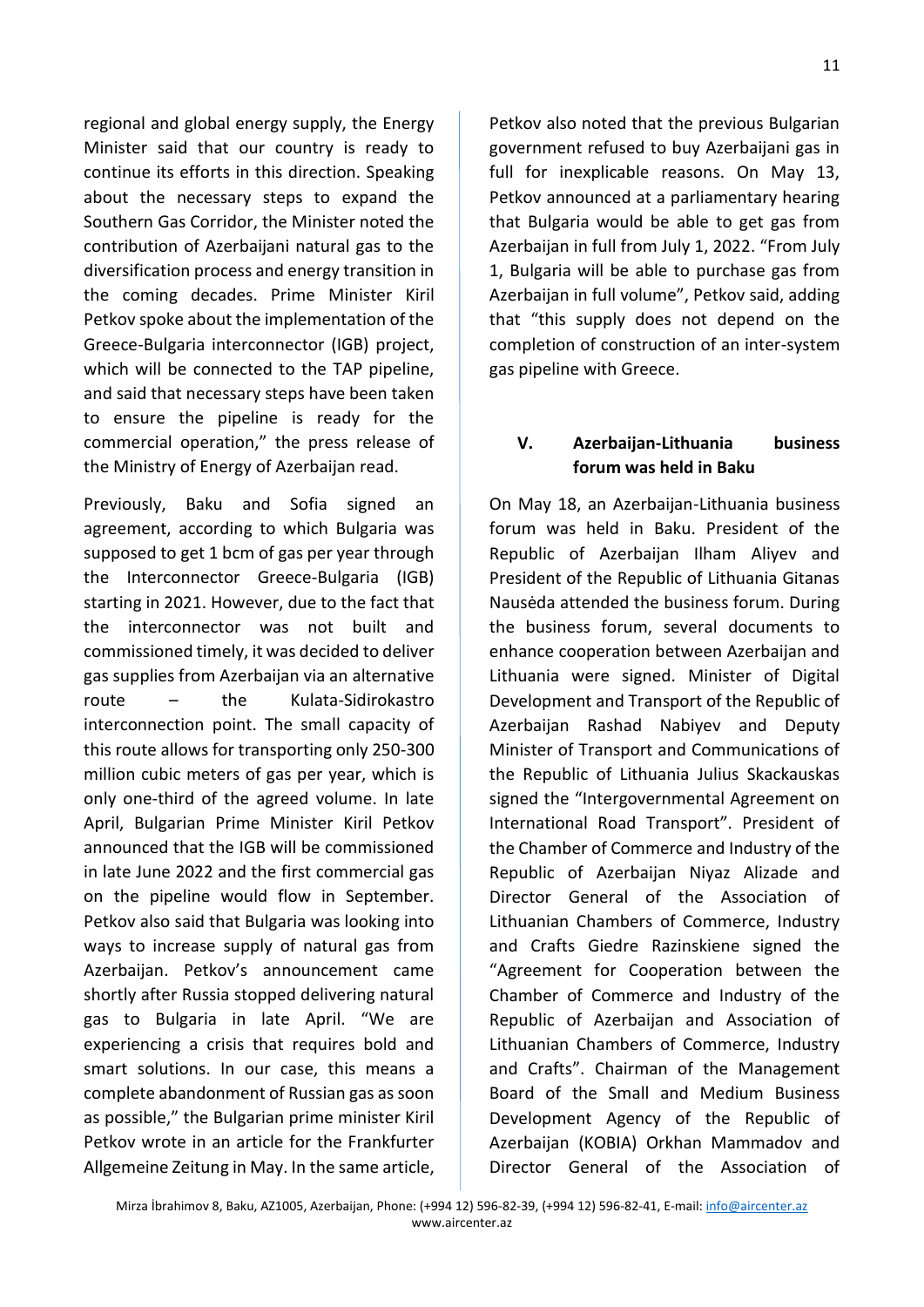12

Lithuanian Chambers of Commerce, Industry and Crafts Giedre Razinskiene signed the "Memorandum of Understanding between the Small and Medium Business Development Agency of the Republic of Azerbaijan and the Association of Lithuanian Chambers of Commerce, Industry and Crafts". Head of the Export and Investment Promotion Agency of the Republic of Azerbaijan-AZPROMO Yusif Abdullayev and Director General of the İnnovation Agency of the Republic of Lithuania Agne Vaitkuniene signed the "Memorandum of Understanding between the Export and Investment Promotion Agency of the Republic of Azerbaijan-AZPROMO and Innovatıon Agency of the Republic of Lithuania". Head of the Export and Investment Promotion Agency of the Republic of Azerbaijan-AZPROMO Yusif Abdullayev and Vice-President of the Lithuanian Confederation of Industrialists (LPK) Romas Austinskas signed the "Memorandum of Understanding between the Export and Investment Promotion Agency of the Republic of Azerbaijan-AZPROMO and the Lithuanian Confederation of Industrialists". President of the National Confederation of of Entrepreneurs (Employers) Organizations of the Republic of Azerbaijan Mammad Musayev and Vice-President of the Lithuanian Confederation of Industrialists (LPK) Romas Austinskas signed the "Memorandum of Understanding between the National Confederation of Entrepreneurs (Employers) Organizations of the Republic of Azerbaijan and the Lithuanian Confederation of Industrialists".

Speaking at the business forum, President Ilham Aliyev noted that "Azerbaijan has created a favorable business environment for investors. We are pleased with direct foreign investment, which amounts to tens of billions. Diversification of the investment portfolio of foreign companies is also very important. Whereas in the early days of our investment programs investments were made mainly in the oil and gas sector, we are seeing foreign direct investment being made in the field of renewable energy now. At the beginning of this year, two major contracts were signed with investors for the construction of a 470 megawatt solar and wind power plant, which is an indicator of a favorable investment environment in the country." President Ilham Aliyev also emphasized that "the diversification of Azerbaijan's economy is our top priority. Of course, the energy sector has traditionally been the leading sector of our economy, and this will continue to be the case. In particular, we have completed the construction of the Southern Gas Corridor, which, for the first time since January 2021, has been transporting Azerbaijani gas to various locations, including the European Union – a system of integrated numerous pipelines with a length of 3,500 kilometers. Of course, the development of the oil sector, which is a traditional branch of our economy, continues to play an important part for achieving our national goals and for the energy security of a number of countries. At the same time, diversification is our main goal, because we understand that without diversification our plans to create a sustainable economy will not be materialized. We see good results there. In general, I can tell you that the results of the four months of this year are promising. Our economy has grown by 7.2 percent. Given the post-pandemic period, this is a very good figure. As for the non-oil sector, the figures are higher, with growth amounting to 11.4 percent. We have a very small external debt, which accounts for only 12.5 percent of the gross domestic product. The goal is to bring it down to 10 percent of the gross domestic product."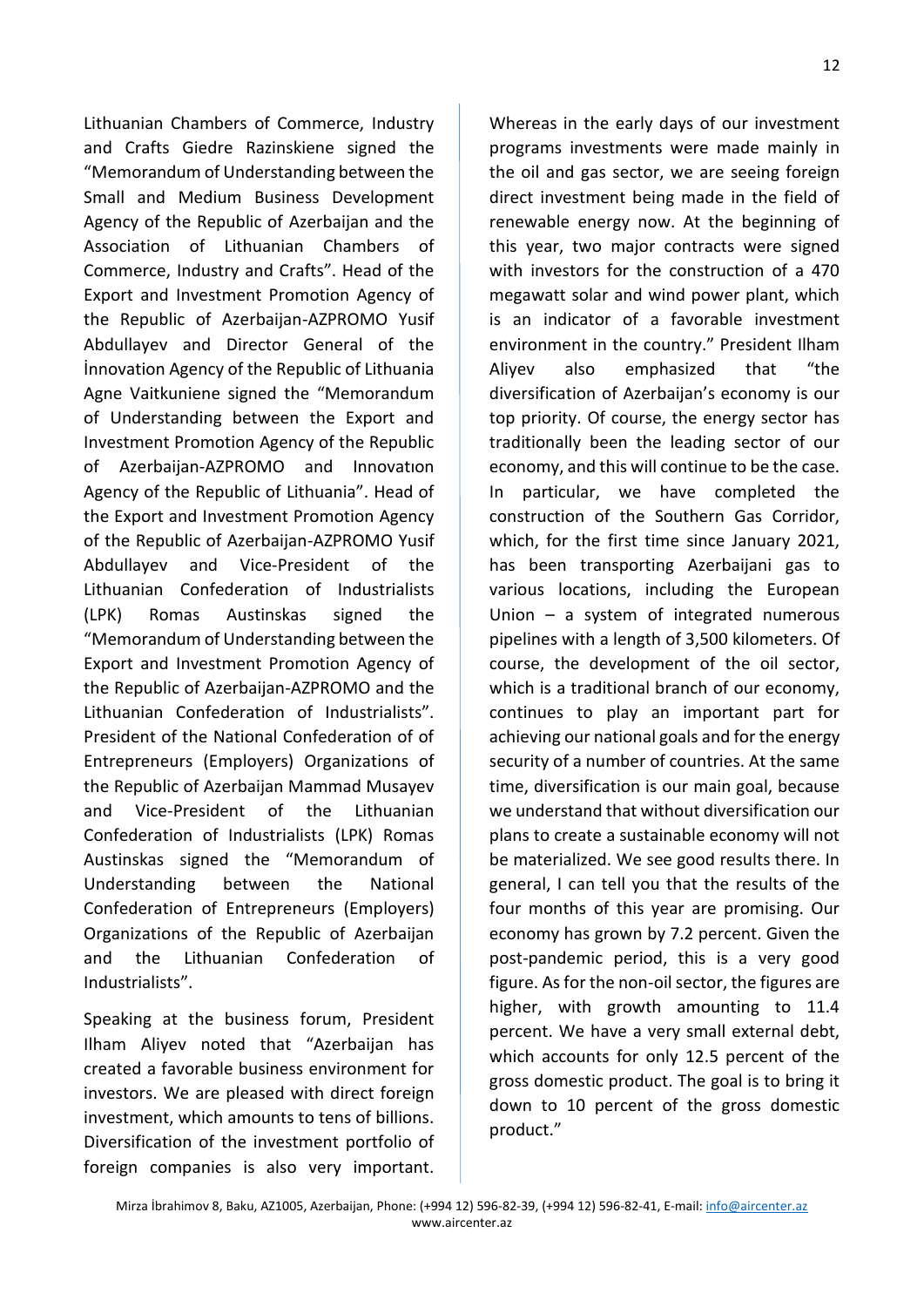"Our export potential is growing both due to the growth of gas exports to international markets and reforms in the non-energy sector. This year, exports have grown by 85 percent. Non-oil exports have increased by almost 40 percent. I believe that this testifies to the sustainable development of the country, because the energy potential relies on our natural resources and serves the well-being of the Azerbaijani people, our friends and neighbors. At the same time, growth in the non-energy sector demonstrates the desire and ability of our government to carry out reforms in the economy," President Ilham Aliyev added.

Touching upon the issue of connectivity, President Ilham Aliyev noted that "taking advantage of our geographical location, we have created a modern infrastructure – a seaport, railway communications, several international airports, and highways. We are located on the East-West and North-South transport corridors. I can also tell you that Azerbaijan transports goods from north to west. We have invested heavily in infrastructure. However, it is clear that without good business relations with neighboring countries, no country, especially one like Azerbaijan, which has no access to the open sea, will be able to turn into a transit country," adding however that "although Azerbaijan is a landlocked country, we have turned it into an important transport hub. The role of Azerbaijan will certainly increase even more, because we have recently received a number of new proposals from our neighbors on the use of our transport infrastructure. Of course, as I said, this will be very important for the cooperation between the business circles of Lithuania and Azerbaijan and the search for better ways of communication."

On the issue of energy security, President Ilham Aliyev stated that "Azerbaijan provides

for its energy security by 100 percent, and also contributes to the energy security of many other countries, including members of the European Union. We export oil, gas, electricity and petrochemical products. Our plans include a significant increase in the volume of exports of gas, electricity and petrochemical products. As for oil exports, both consumers and we are pleased with the current export profile. At the same time, given the current geopolitical situation, it becomes obvious that the need for Azerbaijan's energy resources will be higher than ever before. This year we have already started an energy dialogue between Azerbaijan and the European Union. It covers many areas – oil, gas, electricity, hydrogen and renewable energy sources."

President Ilham Aliyev also added that "there is complete mutual understanding between us, and we are working with a great desire, because everyone wins under such circumstances. Azerbaijan needs reliable and long-term markets, markets with fair regulation and legislation. And this is the European market. European consumers need additional sources of energy. From this point of view, of course, Azerbaijan is perceived by the European Union as a contributing party. Given our plans to raise the share of renewable energy in our total energy mix to at least 30 percent by 2030, I believe that these plans can be changed. I think that we can foresee the share of renewable energy in our energy mix even at the level of 30 or 40 percent. In this case, of course, the energy generated from renewable sources may be more attractive to European consumers. We are working on that. In this sense, we are on the right track."

Regarding EU-Azerbaijan relations, President Ilham Aliyev underscored that "the European Union is our main trading partner, and this will continue to be the case. We are in the final stages of negotiations with the European